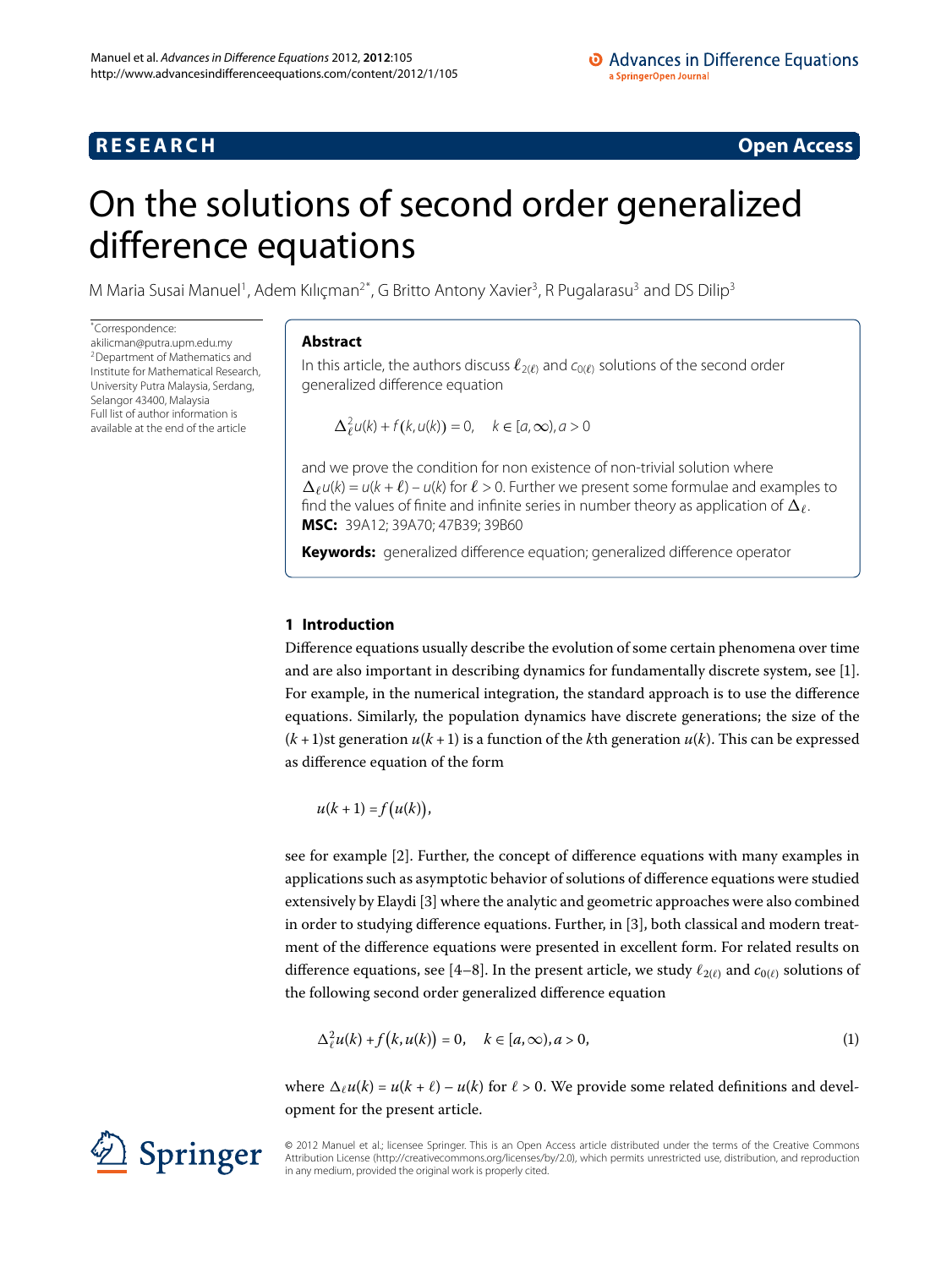The basic theory of difference equations is based on the operator  $\Delta$  defined as

<span id="page-1-3"></span>
$$
\Delta u(k) = u(k+1) - u(k), \quad k \in \mathbb{N}, \tag{2}
$$

where  $\mathbb{N} = \{0, 1, 2, 3, \ldots\}$ . Even though many authors [1[–](#page-13-3)4] have suggested the definition of  $\Delta$  as

$$
\Delta u(k) = u(k + \ell) - u(k), \quad k \in \mathbb{N}, \ell \in \mathbb{R} - \{0\}
$$
 (3)

and there are several research took place on this line. By defining  $\Delta_\ell$  and its inverse  $\Delta_\ell^{-1}$ , many interesting results and applications in number theory as well as in fluid dynamics can be obtained. By extending the study for sequences of complex numbers and  $\ell$  to be real, some new qualitative properties like rotatory, expanding, shrinking, spiral and weblike structures were studied for the solutions of difference equations involving  $\Delta_\ell.$  For similar results, we refer to  $[9-13]$  $[9-13]$ .

In particular, the  $\ell_2$  and  $c_0$  solutions of second order difference equations of (1) when  $\ell$  = 1, were discussed in [8[\]](#page-13-7). In this article, we discuss  $\ell_{2(\ell)}$  and  $c_{0(\ell)}$  solutions for the sec-ond order generalized difference Equation [\(](#page-0-1)1) and present some applications of  $\Delta_\ell$  in the finite and infinite series of number theory. Throughout this article, we use the following notation:

- (i) [*k*] denotes the integer part of *k*,
- <span id="page-1-1"></span>(ii)  $\mathbb{N} = \{0, 1, 2, 3, \ldots\}, \mathbb{N}(a) = \{a, a + 1, a + 2, \ldots\},\$
- (iii)  $\mathbb{N}_{\ell}(j) = \{j, j + \ell, j + 2\ell, \ldots\}$  and  $\mathbb{R}$  is the set of all real numbers.

### **2 Preliminaries**

In this section, we present some of the preliminary definitions and related results which will be useful for future discussion. The following three definitions held in [9].

**Definition 2.1** Let  $u : [0, \infty) \to \mathbb{C}$  and  $\ell \in (0, \infty)$  then, the generalized difference operator  $\Delta_{\ell}$  is defined as

<span id="page-1-0"></span>
$$
\Delta_{\ell}u(k) = u(k+\ell) - u(k). \tag{4}
$$

Similarly, the generalized difference operator of the *r*th kind is defined as

$$
\Delta_{\ell}^{r} = \Delta_{\ell} \left( \Delta_{\ell}^{r-1} \right) \quad \text{if } r \ge 2. \tag{5}
$$

<span id="page-1-2"></span>**Definition 2.2** For arbitrary  $x, y \in \mathbb{R}$  the *h*-factorial function is defined by

$$
x_h^{(y)} = h^y \frac{\Gamma\left(\frac{x}{h} + 1\right)}{\Gamma\left(\frac{x}{h} + 1 - y\right)},\tag{6}
$$

where  $\Gamma$  is the Euler gamma function. Note that when  $x = k$ ,  $h = \ell$ ,  $y = n \in \mathbb{N}(1)$  Defini-tion 2[.](#page-1-0)2 coincides with Definition 2.1.

**Definition 2.3** Let  $u(k)$ ,  $k \in [0, \infty)$  be a real or complex valued function and  $\ell \in (0, \infty)$ . Then, the inverse of  $\Delta_{\ell}$  denoted by  $\Delta_{\ell}^{-1}$  and defined as follows.

If 
$$
\Delta_{\ell} v(k) = u(k)
$$
, then  $v(k) = \Delta_{\ell}^{-1} u(k) + c_j$ , (7)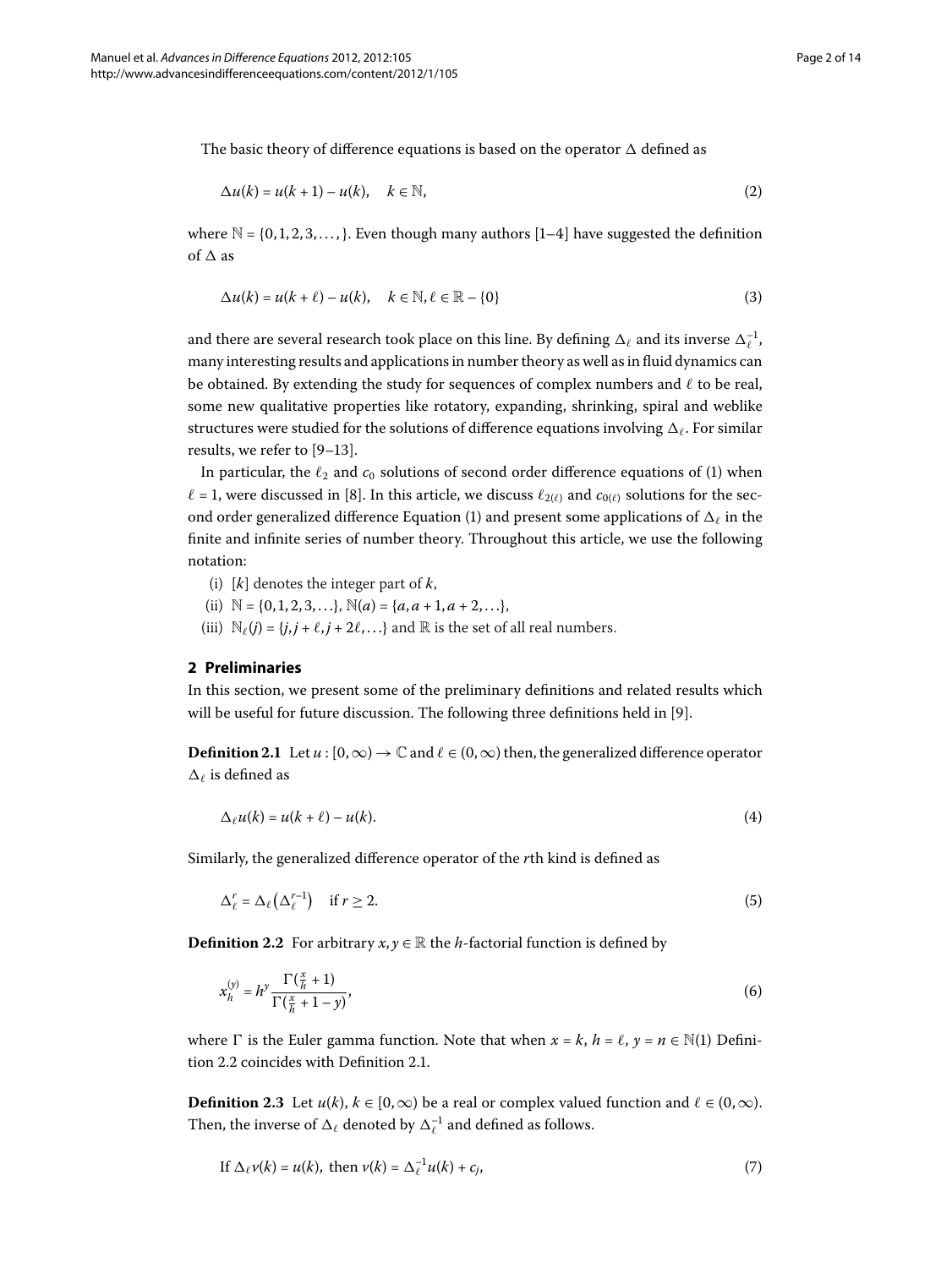where  $c_j$  is a constant for all  $k \in \mathbb{N}_{\ell}(j), j = k - \lceil \frac{k}{\ell} \rceil \ell$ .

**Definition 2.4** The generalized polynomial factorial for  $\ell > 0$  is defined as

$$
k_{\ell}^{(n)} = k(k - \ell)(k - 2\ell) \cdots (k - (n - 1)\ell).
$$
 (8)

**Lemma 2.5** If  $\ell > 0$  and  $n \in \mathbb{N}_{\ell}(1)$  then,

<span id="page-2-4"></span>
$$
\Delta_{\ell}^{-1}k_{\ell}^{(n)} = \frac{1}{(n+1)\ell}(k-\ell)_{\ell}^{(n+1)} + c_j
$$
\n(9)

*for all*  $k \in \mathbb{N}_{\ell}(j)$ ,  $j = k - \lceil \frac{k}{\ell} \rceil \ell$  and  $c_j$  is constant.

<span id="page-2-1"></span>**Lemma 2.6** ([13] Product formula) *Let*  $u(k)$  *and*  $v(k)$  *be any two functions. Then* 

$$
\Delta_{\ell}\left\{u(k)v(k)\right\} = u(k+\ell)\Delta_{\ell}v(k) + v(k)\Delta_{\ell}u(k)
$$
  
=  $v(k+\ell)\Delta_{\ell}u(k) + u(k)\Delta_{\ell}v(k), \quad \forall k \in \mathbb{N}_{\ell}(a).$  (10)

<span id="page-2-3"></span>**Lemma 2.7** ([12]) *Let*  $\ell > 0$ ,  $n \in \mathbb{N}(2)$ ,  $k \in (\ell, \infty)$  and  $k_{\ell}^{(n)} \neq 0$ . Then,

$$
\Delta_{\ell}^{-1} \frac{1}{k_{\ell}^{(n)}} = \frac{-1}{(n-1)\ell(k-\ell)_{\ell}^{(n-1)}} + c_j.
$$
\n(11)

**Definition 2.8** A function  $u(k)$ ,  $k \in [a, \infty)$  is said to be in the space  $\ell_{2(\ell)}$ , if

<span id="page-2-5"></span>
$$
\sum_{\gamma=0}^{\infty} |u(a+j+\gamma \ell)|^2 < \infty \quad \text{for all } j \in [0,\ell). \tag{12}
$$

If  $\lim_{r\to\infty} |u(a+j+r\ell)| = 0$ , for all  $0 \leq j < \ell$  then  $u(k)$  is said to be in the space  $c_{0(\ell)}$ .

Lemma 2.9 ([9] Summation formula of finite series) *If real valued function u(k) is defined for all*  $k \in [0, \infty)$ *, then* 

<span id="page-2-2"></span><span id="page-2-0"></span>
$$
\Delta_{\ell}^{-1}u(k) = \sum_{r=1}^{\lceil \frac{k}{\ell} \rceil} u(k - r\ell) + c_j,
$$
\n(13)

 $where$   $c_j$  is a constant for all  $k \in \mathbb{N}_{\ell}(j)$ ,  $j = k - \lceil \frac{k}{\ell} \rceil \ell$ . Since  $[0, \infty) = \bigcup_{0 \leq j < \ell} N_{\ell}(j)$ , each complex *number c<sub>i</sub>, (*0  $\le$  *j* <  $\ell$ ) is called an initial value of k  $\in$  N $_{\ell}$ (j). Usually, each initial value c<sub>j</sub> is taken from any one of the values  $u(j)$ ,  $u(j + \ell)$ ,  $u(j + 2\ell)$ , etc.

**Lemma 2.10** (Summation formula of infinite series) *If*  $\lim_{k\to\infty} u(k) = 0$  and  $\ell > 0$ , then

$$
\Delta_{\ell}^{-1}u(k) = -\sum_{r=0}^{\infty} u(k+r\ell). \tag{14}
$$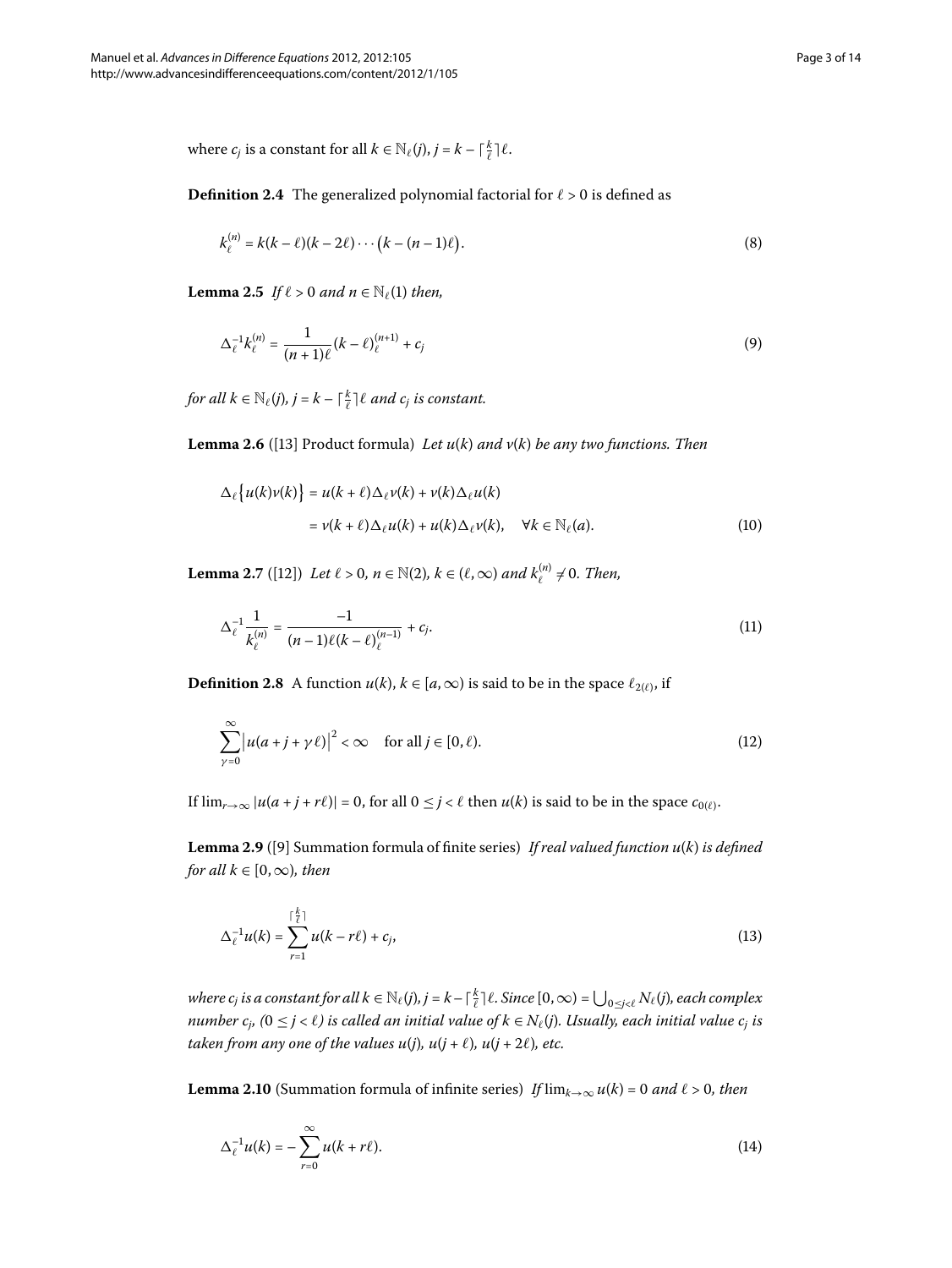*Proof* Assume  $z(k) = \sum_{r=0}^{\infty} u(k + r\ell)$ . Then,

$$
\Delta_{\ell} z(k) = \sum_{r=0}^{\infty} u(k+\ell+r\ell) - \sum_{r=0}^{\infty} u(k+r\ell) = -u(k).
$$

Now, the proof follows from  $\lim_{k\to\infty} u(k) = 0$  and Definition 2[.](#page-1-2)3.  $\Box$ 

<span id="page-3-0"></span>**Theorem 2.11** If  $\lim_{k\to\infty} u(k) = 0$  and  $\ell > 0$ , then

$$
\Delta_{\ell}^{-2}u(k) = \sum_{r_1=0}^{\infty} \sum_{r_2=0}^{\infty} u(k + r_1\ell + r_2\ell). \tag{15}
$$

*Proof* The proof follows by taking  $\Delta_{\ell}^{-1}$  on (14[\)](#page-2-0).

**Corollary 2.12** *Let*  $k \in [\ell, \infty)$  *and*  $\ell \in (0, \infty)$ *. Then* 

$$
\Delta_{\ell}^{-1} \frac{1}{k(k-\ell)} = -\frac{1}{\ell(k-\ell)}
$$

*and hence*

$$
\sum_{r=0}^{\infty} \frac{1}{(k+r\ell)(k+r\ell-\ell)} = \frac{1}{\ell(k-\ell)}.
$$
\n(16)

*Proof* The proof follows from Equation (14[\)](#page-2-0) and  $c_j = 0$  as  $k \to \infty$ .  $\Box$ 

The following example illustrates Corollary 2.12.

**Example 2.13** Taking  $\ell = 0.8$ ,  $k = 1$  in (16[\)](#page-3-1), we obtain

$$
\frac{1}{1 \times 0.2} + \frac{1}{1.8 \times 1} + \frac{1}{2.6 \times 1.8} + \dots = \frac{1}{0.8 \times 0.2}.
$$

The following example shows that  $\frac{1}{k_{\ell}^{(n)}} \in c_{0(\ell)}$  and  $\ell_{2(\ell)}$ .

**Example 2[.](#page-2-1)14** Assume  $n \in \mathbb{N}(2)$  and  $k \in [n\ell, \infty)$ . Let  $u(k) = \frac{1}{k_{\ell}^{(n)}}$ . By Lemmas 2.7 and 2.10, we obtain

<span id="page-3-2"></span>
$$
\frac{1}{(n-1)\ell k_{\ell}^{(n-1)}}=\sum_{r=0}^{\infty}\frac{1}{(k+r\ell)_{\ell}^{(n)}}.
$$

Since  $c_j = 0$  as  $k \to \infty$ . Replacing  $k$  by  $a + j$ , we get

$$
\sum_{r=0}^{\infty} \frac{1}{(a+j+r\ell)_{\ell}^{(n)}} = \frac{1}{(n-1)\ell(a+j)_{\ell}^{(n-1)}}, \quad \text{for } a \ge n\ell.
$$
 (17)

Since

$$
\left|\frac{1}{(a+j+r\ell)_{\ell}^{(n)}}\right|^2 < \frac{1}{(a+j+r\ell)_{\ell}^{(n)}},
$$

<span id="page-3-1"></span> $\Box$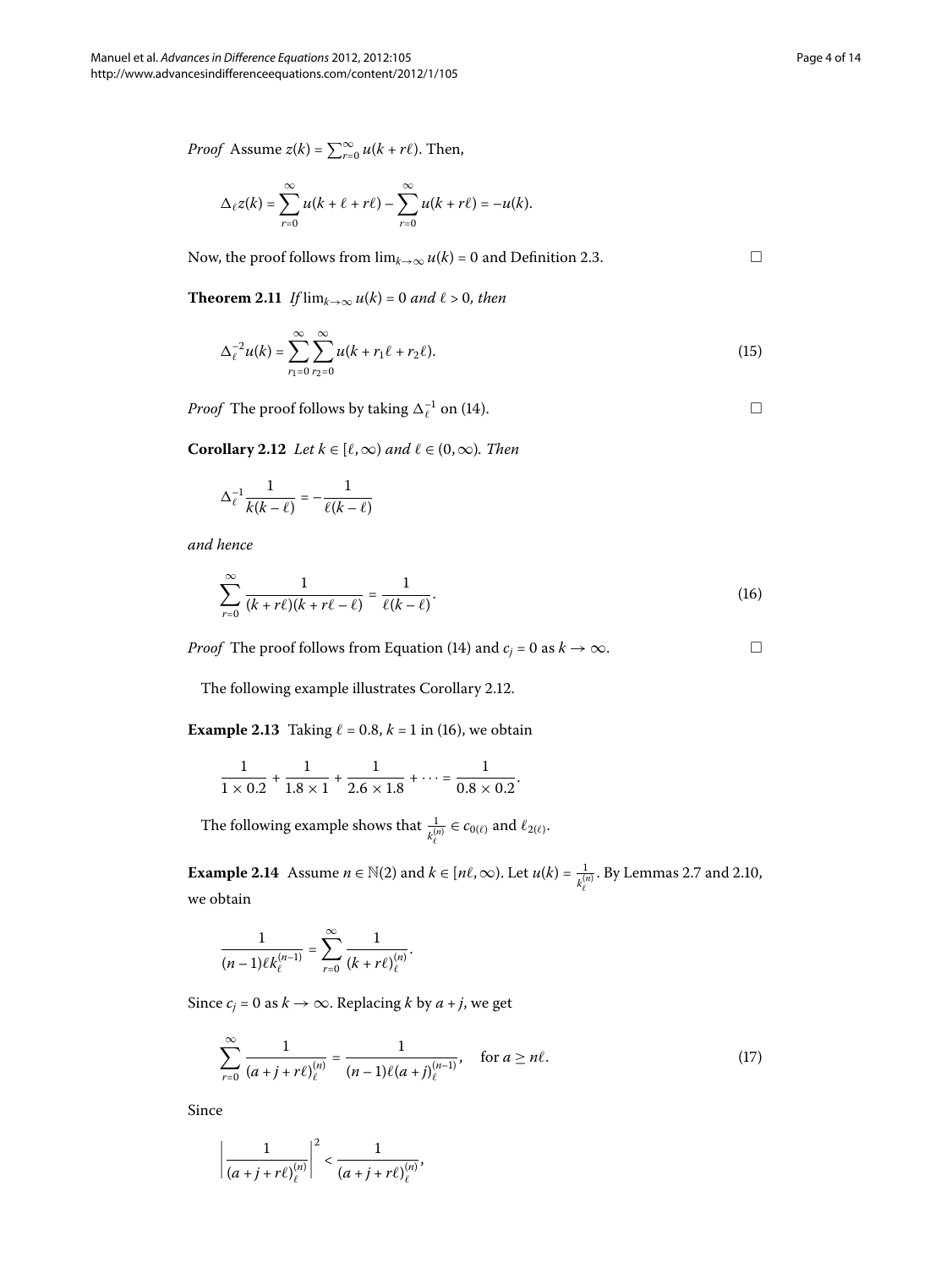$$
\sum_{r=0}^{\infty} |u(a+j+r\ell)|^2 < \sum_{r=0}^{\infty} \frac{1}{(a+j+r\ell)_{\ell}^{(n)}} = \frac{1}{(n-1)\ell(a+j)^{(n-1)}} < \infty.
$$

By Definition 2[.](#page-2-3)8, the function  $\frac{1}{k_{\ell}^{(n)}} \in \ell_{2(\ell)}$ . Since

$$
\lim_{r\to\infty}\frac{1}{(a+j+r\ell)_{\ell}^{(n)}}=0,\qquad \frac{1}{k_{\ell}^{(n)}}\in c_{0(\ell)}.
$$

<span id="page-4-0"></span>Now taking  $a = n\ell$  then  $u(k)$  is an  $\ell_{2(\ell)}$  space function.

## **3 Main results**

In this section, we present the condition for non existence of non-trivial solution of [\(](#page-0-1)1).

**Lemma 3.1** *Let*  $a \geq 2\ell$  *and*  $k \in [a, \infty)$ *. Then* 

$$
\frac{1}{k} < \frac{4}{(\sqrt{k+\ell}+\sqrt{k})(\sqrt{k}+\sqrt{k-\ell})}.
$$

*Proof* We have

$$
\frac{4}{(\sqrt{k+\ell} + \sqrt{k})(\sqrt{k} + \sqrt{k-\ell})}
$$
\n
$$
= \frac{4(\sqrt{k+\ell} - \sqrt{k})(\sqrt{k} - \sqrt{k-\ell})}{\ell^2}
$$
\n
$$
= \frac{4}{\ell^2} \sqrt{k} \sqrt{k} \left[ \left( 1 + \frac{\ell}{k} \right)^{\frac{1}{2}} - 1 \right] \left[ 1 - \left( 1 - \frac{\ell}{k} \right)^{\frac{1}{2}} \right]
$$
\n
$$
= \frac{4k}{\ell^2} \left[ 1 + \frac{1}{2} \frac{\ell}{k} - \frac{1}{2!} \frac{1}{4} \left( \frac{\ell}{k} \right)^2 + \frac{1}{3!} \frac{1}{4} \frac{3}{2} \left( \frac{\ell}{k} \right)^3 - \frac{1}{4!} \frac{1}{4} \frac{3}{2} \frac{5}{2} \left( \frac{\ell}{k} \right)^4 + \cdots \right]
$$
\n
$$
\times \left[ 1 - \left( 1 - \frac{1}{2} \frac{\ell}{k} - \frac{1}{2!} \frac{1}{4} \left( \frac{\ell}{k} \right)^2 - \frac{1}{3!} \frac{1}{4} \frac{3}{2} \left( \frac{\ell}{k} \right)^3 - \frac{1}{4!} \frac{1}{4} \frac{3}{2} \frac{5}{2} \left( \frac{\ell}{k} \right)^4 - \cdots \right) \right].
$$

Since each positive term is greater than the consecutive negative term in the first expression, we find

$$
\frac{4k}{\ell^2} \left[ \frac{1}{2} \frac{\ell}{k} - \frac{1}{2!} \frac{1}{4} \left( \frac{\ell}{k} \right)^2 \right] \times \left[ \frac{1}{2} \frac{\ell}{k} + \frac{1}{2!} \frac{1}{4} \left( \frac{\ell}{k} \right)^2 + \frac{1}{3!} \frac{1}{4} \frac{3}{2} \left( \frac{\ell}{k} \right)^3 + \frac{1}{4!} \frac{1}{4} \frac{3}{2} \frac{5}{2} \left( \frac{\ell}{k} \right)^4 + \cdots \right] \n= \frac{4}{\ell^2} \left[ \frac{\ell}{2} - \frac{\ell}{2} \frac{1}{4} \frac{\ell}{k} \right] \left[ \frac{1}{2} \frac{\ell}{k} + \frac{1}{2!} \frac{1}{4} \left( \frac{\ell}{k} \right)^2 + \frac{1}{3!} \frac{1}{4} \frac{3}{2} \left( \frac{\ell}{k} \right)^3 + \frac{1}{4!} \frac{1}{4} \frac{3}{2} \frac{5}{2} \left( \frac{\ell}{k} \right)^4 + \cdots \right] \n= \frac{4}{\ell^2} \frac{\ell}{2} \left[ \frac{1}{2} \frac{\ell}{k} + \frac{1}{2!} \frac{1}{4} \left( \frac{\ell}{k} \right)^2 + \frac{1}{3!} \frac{1}{4} \frac{3}{2} \left( \frac{\ell}{k} \right)^3 + \frac{1}{4!} \frac{1}{4} \frac{3}{2} \frac{5}{2} \left( \frac{\ell}{k} \right)^4 + \cdots \right] \n- \frac{4}{\ell^2} \frac{\ell}{2} \frac{1}{4} \frac{\ell}{k} \left[ \frac{1}{2} \frac{\ell}{k} + \frac{1}{2!} \frac{1}{4} \left( \frac{\ell}{k} \right)^2 + \frac{1}{3!} \frac{1}{4} \frac{3}{2} \left( \frac{\ell}{k} \right)^3 + \frac{1}{4!} \frac{1}{4} \frac{3}{2} \frac{5}{2} \left( \frac{\ell}{k} \right)^4 + \cdots \right] \n= \frac{1}{k} + \frac{2}{\ell} \left[ \frac{1}{2!} \frac{1}{4} \left( \frac{\ell}{k}
$$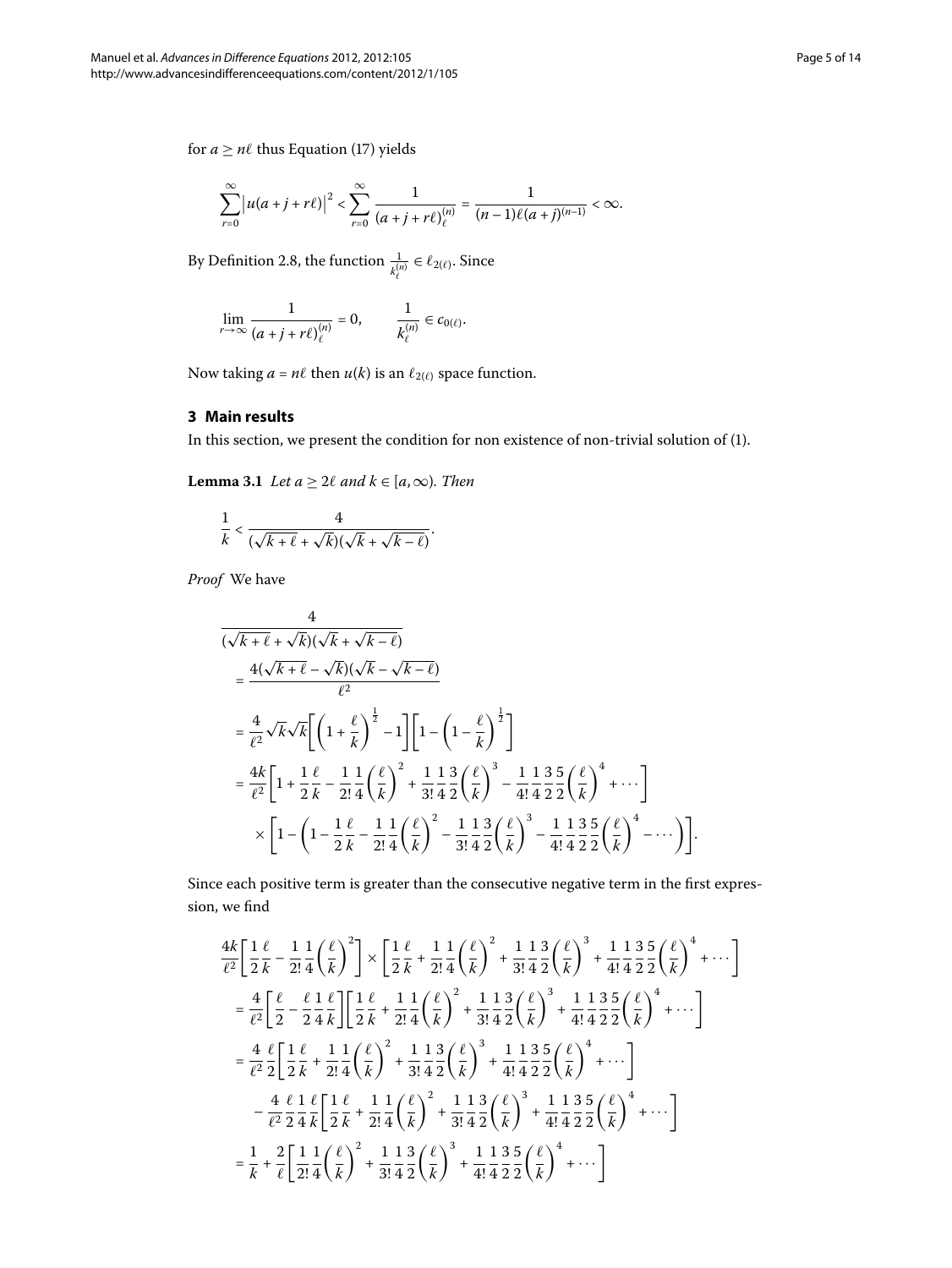<span id="page-5-2"></span>
$$
-\frac{2}{\ell} \left[ \frac{1}{2!} \frac{1}{4} \left( \frac{\ell}{k} \right)^2 + \frac{1}{2!} \frac{1}{4} \frac{1}{4} \left( \frac{\ell}{k} \right)^3 + \frac{1}{3!} \frac{1}{4} \frac{1}{4} \frac{1}{4} \left( \frac{\ell}{k} \right)^4 + \cdots \right]
$$
  

$$
=\frac{1}{k} + \frac{2}{4\ell} \left[ \frac{1}{3!} \left( \frac{3}{2} - \frac{3}{4} \right) \left( \frac{\ell}{k} \right)^3 + \frac{1}{4!} \frac{3}{2} \left( \frac{5}{2} - \frac{4}{4} \right) \left( \frac{\ell}{k} \right)^4 + \frac{1}{5!} \frac{3}{2} \frac{5}{2} \left( \frac{7}{2} - \frac{5}{4} \right) \left( \frac{\ell}{k} \right)^5 + \frac{1}{6!} \frac{3}{2} \frac{5}{2} \frac{7}{2} \left( \frac{9}{2} - \frac{6}{4} \right) \left( \frac{\ell}{k} \right)^6 + \cdots \right] > \frac{1}{k'},
$$

since the second term is positive.

**Lemma 3.2** Let  $a \geq 2\ell$  and  $k \in [a, \infty)$ . Then

$$
\frac{\sqrt{k+\ell}}{\sqrt{k}} - \frac{\sqrt{k}}{\sqrt{k+\ell} + \sqrt{k-\ell}} < 1. \tag{18}
$$

*Proof* From the Binomial theorem for rational index, we find

$$
\frac{\sqrt{k+\ell}}{\sqrt{k}} - \frac{\sqrt{k}}{\sqrt{k+\ell} + \sqrt{k-\ell}} = \left(1 + \frac{\ell}{k}\right)^{\frac{1}{2}} - \frac{\sqrt{k}}{2\ell} \left[(k+\ell)^{\frac{1}{2}} - (k-\ell)^{\frac{1}{2}}\right]
$$
  
\n
$$
= 1 + \frac{1}{2} \frac{\ell}{k} - \frac{1}{2!} \frac{1}{2} \frac{1}{2} \left(\frac{\ell}{k}\right)^{2} + \frac{1}{3!} \frac{1}{2} \frac{1}{2} \frac{3}{2} \left(\frac{\ell}{k}\right)^{3} - \cdots
$$
  
\n
$$
- \frac{k}{2\ell} \left[1 + \frac{1}{2} \frac{\ell}{k} - \frac{1}{2!} \frac{1}{2} \frac{1}{2} \left(\frac{\ell}{k}\right)^{2} + \frac{1}{3!} \frac{1}{2} \frac{1}{2} \frac{3}{2} \left(\frac{\ell}{k}\right)^{3} - \cdots\right]
$$
  
\n
$$
- \left(1 - \frac{1}{2} \frac{\ell}{k} - \frac{1}{2!} \frac{1}{2} \frac{1}{2} \left(\frac{\ell}{k}\right)^{2} - \frac{1}{3!} \frac{1}{2} \frac{1}{2} \frac{3}{2} \left(\frac{\ell}{k}\right)^{3} - \cdots\right)\right]
$$
  
\n
$$
= 1 + \frac{1}{2} \frac{\ell}{k} - \frac{1}{2!} \frac{1}{2} \frac{1}{2} \left(\frac{\ell}{k}\right)^{2} + \frac{1}{3!} \frac{1}{2} \frac{1}{2} \frac{3}{2} \left(\frac{\ell}{k}\right)^{3} - \cdots
$$
  
\n
$$
- \frac{k}{2\ell} \left[\frac{\ell}{k} + \frac{1}{3!} \frac{1}{2} \frac{3}{2} \left(\frac{\ell}{k}\right)^{3} + \cdots\right].
$$

<span id="page-5-3"></span>Since each negative terms is greater than the next consecutive positive term and  $k \geq 2\ell$ , we get

<span id="page-5-0"></span>
$$
\frac{\sqrt{k+\ell}}{\sqrt{k}} - \frac{\sqrt{k}}{\sqrt{k+\ell} + \sqrt{k-\ell}} = 1 + \frac{1}{2} \frac{\ell}{k} - \frac{1}{2} = \frac{1}{2} + \frac{1}{2} \frac{\ell}{k} < 1. \tag{1}
$$

**Lemma 3.3** *Let*  $a \geq 2l$ *. If* 

<span id="page-5-1"></span>
$$
\Delta_{\ell} z(k) \le \alpha(k) + \beta(k) z(k) \tag{19}
$$

 $and \frac{-\ell}{k} < \beta < \frac{-\ell^2}{k^2}$  for all  $k \in [a, \infty)$  then

$$
\Delta_{\ell}\left(z(k)\prod_{r=0}^{\lceil\frac{k-a}{\ell}\rceil-1}\left(1+\beta(j+a+r\ell)\right)^{-1}\right)\leq\alpha(k)\prod_{r=0}^{\lceil\frac{k-a}{\ell}\rceil}\left(1+\beta(j+a+r\ell)\right)^{-1},\tag{20}
$$

*where*  $j = k - a - \lceil \frac{k-a}{\ell} \rceil \ell$ .

 $\Box$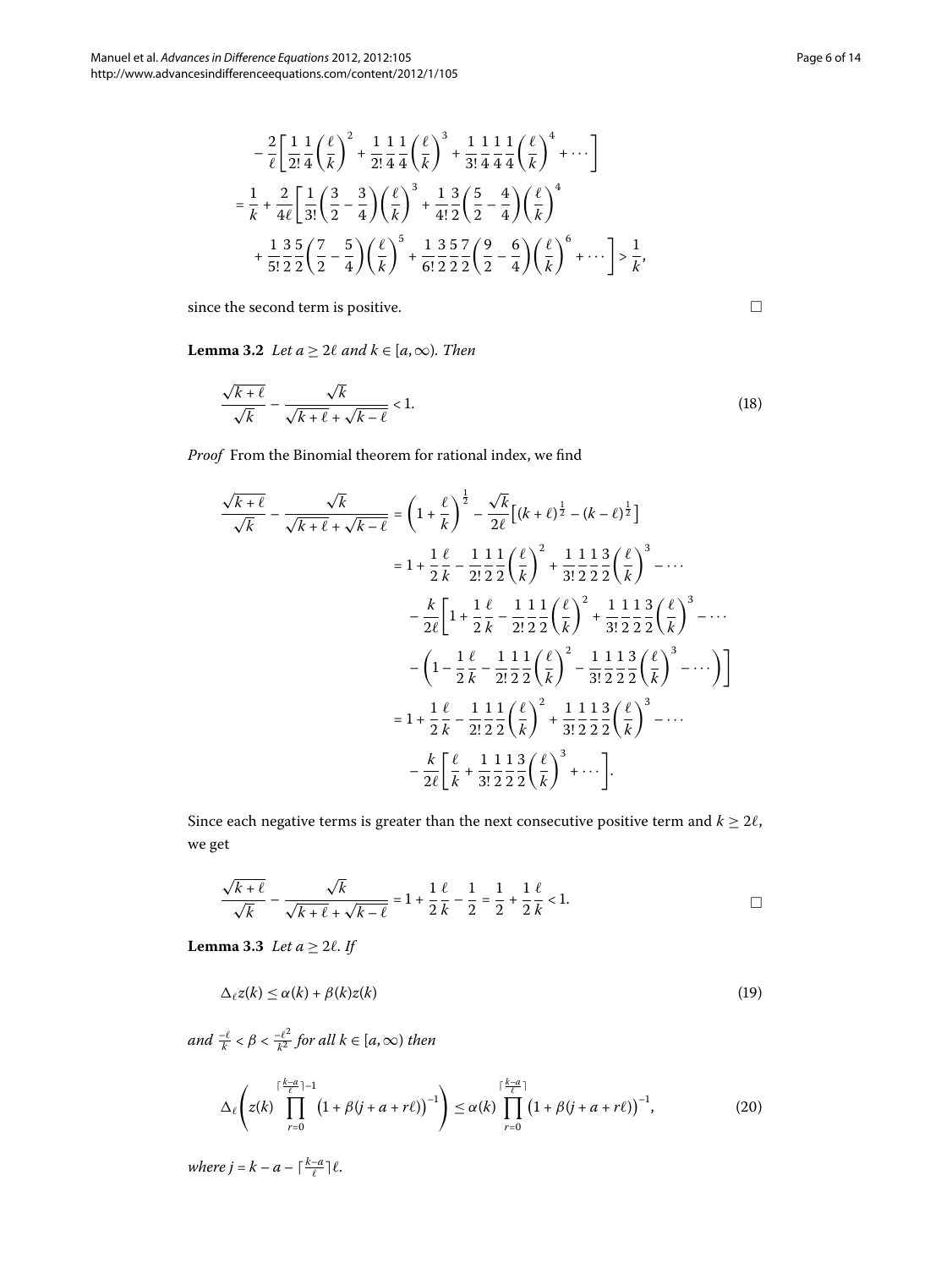*Proof* From the inequality (19) and  $1 + \beta(k) > 0$  for all  $k \in [a, \ell)$ , we find,

$$
\frac{z(k+\ell)}{1+\beta(k)} - z(k) \le \frac{\alpha(k)}{1+\beta(k)}
$$

which yields,

$$
\frac{z(k+\ell)}{1+\beta(k)}\prod_{r=0}^{\lceil\frac{k-a}{\ell}\rceil-1}\left(1+\beta(j+a+r\ell)\right)^{-1}-z(k)\prod_{r=0}^{\lceil\frac{k-a}{\ell}\rceil-1}\left(1+\beta(j+a+r\ell)\right)^{-1}
$$
  

$$
\leq \frac{\alpha(k)}{1+\beta(k)}\prod_{r=0}^{\lceil\frac{k-a}{\ell}\rceil-1}\left(1+\beta(j+a+r\ell)\right)^{-1}.
$$

<span id="page-6-4"></span>Now (20[\)](#page-5-1) follows by taking  $r = \lceil \frac{k-a}{\ell} \rceil$  and  $j + a + \lceil \frac{k-a}{\ell} \rceil \ell = k$ .

The following theorem shows the nonexistence of solutions of (3[\)](#page-1-3).

**Theorem 3.4** For all  $(k, u) \in [a, \infty) \times \mathbb{R}$ , let the function  $f(k, u)$  be defined and

$$
|f(k, u)| \le \frac{\ell^2}{2} k^{-2} |u|.
$$
 (21)

*Then, if*  $u(k) \in \ell_{2(\ell)}$  $u(k) \in \ell_{2(\ell)}$  $u(k) \in \ell_{2(\ell)}$  *is a solution of (3), there exists a real*  $k_1 \ge a$  ( $a \ge 2\ell$ ) such that  $u(k) = 0$ *for all*  $k \in [k_1, \infty)$ *.* 

*Proof* Since  $u(k)$  $u(k)$  $u(k)$  is a solution of (3) and belong to  $\ell_{2(\ell)}$ , we have  $\sum_{r=0}^{\infty} |u(a+j+r\ell)|^2 < \infty$ which yields  $\lim_{k\to\infty} u(k) = 0$  and hence

$$
\lim_{k \to \infty} \Delta_{\ell} u(k) = \lim_{k \to \infty} \Delta_{\ell}^{2} u(k) = 0.
$$
\n(22)

By using Equations [\(](#page-1-3)3[\)](#page-1-3) and (22), and applying  $\Delta_{\ell}^{-1}$  on Equation (3) with Lemma 2[.](#page-2-2)10, we obtain

$$
\Delta_{\ell}u(k) = \sum_{r=0}^{\infty} f(k + r\ell, u(k + r\ell)).
$$
\n(23)

Now by applying again  $\Delta_{\ell}^{-1}$  on both sides, and by Theorem 2.10, we get

$$
u(k) = -\sum_{r=0}^{\infty} \sum_{s=0}^{\infty} f(k + r\ell + s\ell, u(k + r\ell + s\ell))
$$
\n(24)

which yields

<span id="page-6-2"></span>
$$
u(k) = -\sum_{r=0}^{\infty} (r+1)f(k+r\ell, u(k+r\ell)), \quad k \in [a,\infty).
$$
 (25)

Therefore, from  $(21)$  $(21)$ , we obtain

$$
\left|u(k)\right| \le \frac{\ell^2}{2}\nu(k),\tag{26}
$$

<span id="page-6-3"></span><span id="page-6-1"></span><span id="page-6-0"></span> $\Box$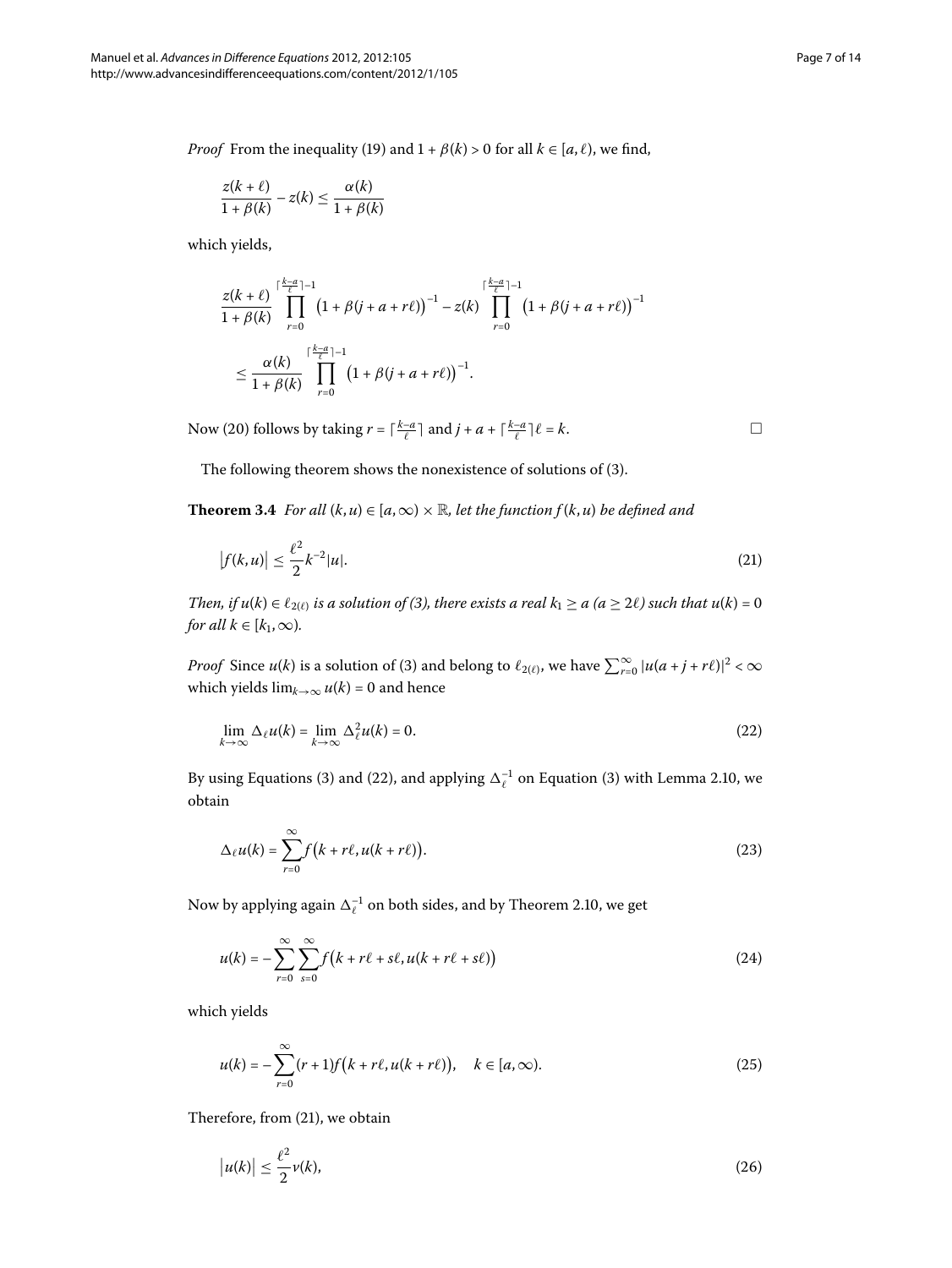where

<span id="page-7-0"></span>
$$
\nu(k) = \sum_{r=0}^{\infty} (r+1)(k+r\ell)^{-2} |u(k+r\ell)|, \quad \text{for all } k \in [a,\infty).
$$
 (27)

Obviously  $v(k) \ge 0$  for all  $k \in [a, \infty)$  and  $\lim_{k \to \infty} v(k) = 0$ .

If  $v(k + j) = 0$ ,  $\forall j \in [0, \ell)$ , for some  $k = k_1 \ge a$ , then  $(r + 1)(k + j + r\ell)^{-2}u(k + j + r\ell) = 0$  for all  $r = 0, 1, 2, \ldots$ . Hence  $u(k) = 0$  for all  $k \ge k_1$ . In this case, the proof is complete.

Now, we suppose that  $v(k) > 0$  $v(k) > 0$  $v(k) > 0$  for all  $k \in [a, \infty)$ , from (27), we have

$$
\Delta_{\ell} v(k) = -\sum_{r=0}^{\infty} (k+r\ell)^{-2} |u(k+r\ell)|
$$

and

<span id="page-7-4"></span>
$$
\Delta^2_{\ell} \nu(k) = k^{-2} |u(k)|.
$$

From  $(26)$  $(26)$ , we have

$$
\Delta_{\ell}^2 \nu(k) \le \frac{\ell^2}{2} k^{-2} \nu(k) \quad \text{for all } k \in [a, \infty). \tag{28}
$$

From [\(](#page-7-0)27),  $a \ge 2\ell$ ,  $\frac{r+1}{k+r\ell} \le \frac{1}{\ell}$ , by Schwartz's inequality, we obtain

$$
\nu(k) \leq \ell^{-1} \sum_{r=0}^{\infty} (k+r\ell)^{-1} |u(k+r\ell)| \leq \ell^{-1} \left( \sum_{r=0}^{\infty} (k+r\ell)^{-2} \right)^{\frac{1}{2}} \left( \sum_{r=0}^{\infty} |u(k+r\ell)|^2 \right)^{\frac{1}{2}}.
$$

By using Corollary 2.12, we get

<span id="page-7-1"></span>
$$
\nu(k) \leq \ell^{-\frac{3}{2}} \frac{1}{\sqrt{k-\ell}} \left( \sum_{r=0}^{\infty} \left| u(k+r\ell) \right|^2 \right)^{\frac{1}{2}}.
$$

If  $w(k) = \ell^{\frac{3}{2}}\sqrt{k-\ell}v(k)$ , then

<span id="page-7-5"></span><span id="page-7-2"></span>
$$
w(k) \le \left(\sum_{r=0}^{\infty} \|u(k+r\ell)\|^2\right)^{\frac{1}{2}}, \quad \text{for all } k \in [a,\infty).
$$
 (29)

Hence we have

<span id="page-7-3"></span>
$$
w(k) \to 0 \quad \text{and} \quad w(k) > 0, \quad \forall k \in [a, \infty). \tag{30}
$$

By applying Lemma 2[.](#page-2-4)6 to Equation [\(](#page-7-1)29) twice, we obtain

$$
\Delta_{\ell}^2 w(k) = \ell^{\frac{3}{2}} \left( \sqrt{k + \ell} \Delta_{\ell}^2 v(k) + 2 \Delta_{\ell} v(k) \Delta_{\ell} \sqrt{k} + v(k) \Delta_{\ell}^2 \sqrt{k - \ell} \right).
$$
 (31)

Again from Lemma 2[.](#page-2-4)6 and Equation [\(](#page-7-1)29), we obtain

$$
\Delta_{\ell} \nu(k) = \ell^{-\frac{3}{2}} \left( \frac{1}{\sqrt{k}} \Delta_{\ell} w(k) + w(k) \Delta_{\ell} \frac{1}{\sqrt{k - \ell}} \right).
$$
\n(32)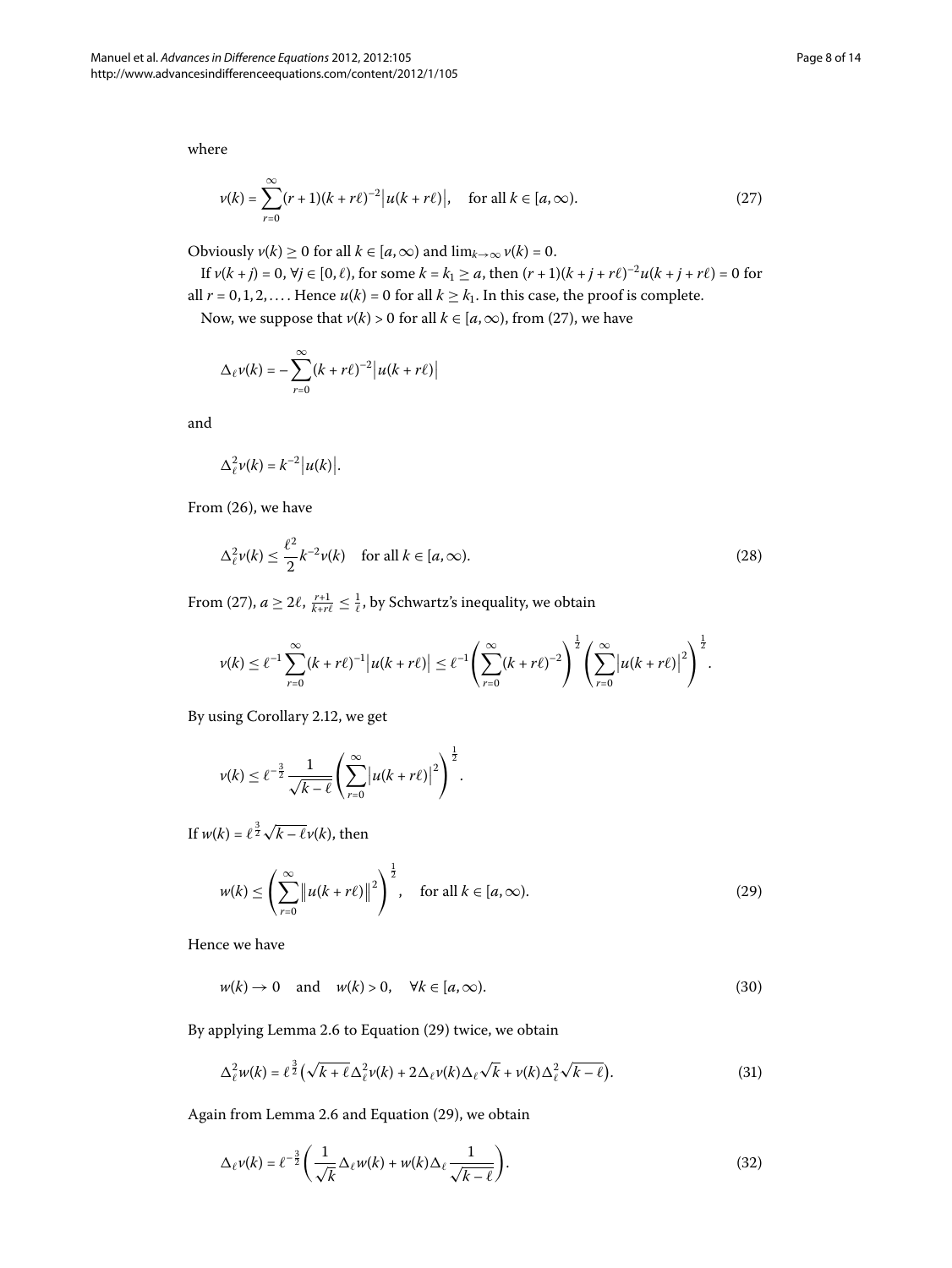From  $(31)$  $(31)$ ,  $(32)$  and by Lemma 2[.](#page-2-4)6, we find that

$$
\Delta_{\ell} \left( \frac{1}{k - \ell} \Delta_{\ell} w(k) \right)
$$
\n
$$
= \frac{1}{k} \Delta_{\ell}^{2} w(k) - \left( \frac{\ell}{k(k - \ell)} \right) \Delta_{\ell} w(k)
$$
\n
$$
= \frac{\ell^{\frac{3}{2}}}{k} \left\{ \sqrt{k + \ell} \Delta_{\ell}^{2} v(k) + 2 \Delta_{\ell} v(k) \Delta_{\ell} \sqrt{k} + v(k) \Delta_{\ell}^{2} \sqrt{k - \ell} \right\}
$$
\n
$$
- \left( \frac{\ell}{k(k - \ell)} \right) \Delta_{\ell} w(k)
$$
\n
$$
= \frac{\ell^{\frac{3}{2}}}{k} \left\{ \sqrt{k + \ell} \Delta_{\ell}^{2} v(k) + 2 \ell^{-\frac{3}{2}} \left[ \frac{1}{\sqrt{k}} \Delta_{\ell} w(k) + 2 \frac{w(k)}{k} \Delta_{\ell} \frac{1}{\sqrt{k - \ell}} \right] \Delta_{\ell} \sqrt{k} \right\}
$$
\n
$$
+ \frac{\ell^{\frac{3}{2}}}{k} v(k) \Delta_{\ell}^{2} \sqrt{k - \ell} \right\} - \left( \frac{\ell}{k(k - \ell)} \right) \Delta_{\ell} w(k)
$$
\n
$$
= \ell^{\frac{3}{2}} \left( \frac{\sqrt{k + \ell}}{k} \right) \Delta_{\ell}^{2} v(k) + \frac{2}{k} \ell^{\frac{3}{2}} \sqrt{k - \ell} v(k) \Delta_{\ell} \frac{1}{\sqrt{k - \ell}} \Delta_{\ell} \sqrt{k}
$$
\n
$$
+ \frac{\ell^{\frac{3}{2}}}{k} v(k) \Delta_{\ell}^{2} \sqrt{k - \ell} + \frac{2}{k \sqrt{k}} \Delta_{\ell} w(k) \Delta_{\ell} \sqrt{k} - \frac{\ell}{k(k - \ell)} \Delta_{\ell} w(k)
$$
\n
$$
\leq \ell^{\frac{3}{2}} \left( \frac{\ell^{2} \sqrt{k + \ell}}{2k^{3}} \right) v(k) + \frac{2 \ell^{\frac{3}{2}}}{k} \sqrt{k - \ell} v(k) \Delta_{\ell} \sqrt{k} \Delta_{\ell} \frac{1}{\sqrt{k - \ell}}
$$
\n
$$
+ \frac{\ell^{\frac{3}{2}}}{k} v(k) \Delta_{\
$$

which in view of  $(28)$  $(28)$ ,  $(30)$  gives

<span id="page-8-0"></span>
$$
\Delta_{\ell} z(k) \le \alpha(k) + \beta(k) z(k),\tag{33}
$$

where

$$
z(k) = \frac{1}{k - \ell} \Delta_{\ell} w(k),
$$
\n(34)

$$
\alpha(k) = \ell^{\frac{3}{2}} \left( \frac{\ell^2 \sqrt{k} + \ell}{2k^3} + \frac{2}{k} \sqrt{k} - \ell \Delta_\ell \sqrt{k} \Delta_\ell \frac{1}{\sqrt{k} - \ell} + \frac{1}{k} \Delta_\ell^2 \sqrt{k} - \ell \right) \nu(k) \tag{35}
$$

and

<span id="page-8-1"></span>
$$
\beta(k) = \left(\frac{2(k-\ell)}{k\sqrt{k}}\right)\Delta_{\ell}\sqrt{k} - \frac{\ell}{k}.\tag{36}
$$

Since  $\left(\frac{2(k-\ell)}{k\sqrt{k}}\right)$  $\frac{((k-\ell)}{k\sqrt{k}})\Delta_{\ell}\sqrt{k}$  > 0, from  $(1+\frac{\ell}{k})^{\frac{1}{2}} < 1+\frac{1}{2}\frac{\ell}{k}$ , we obtain

$$
-\frac{\ell}{k} < \beta(k) < -\frac{\ell^2}{k^2}, \quad \text{where } k \in [a, \infty). \tag{37}
$$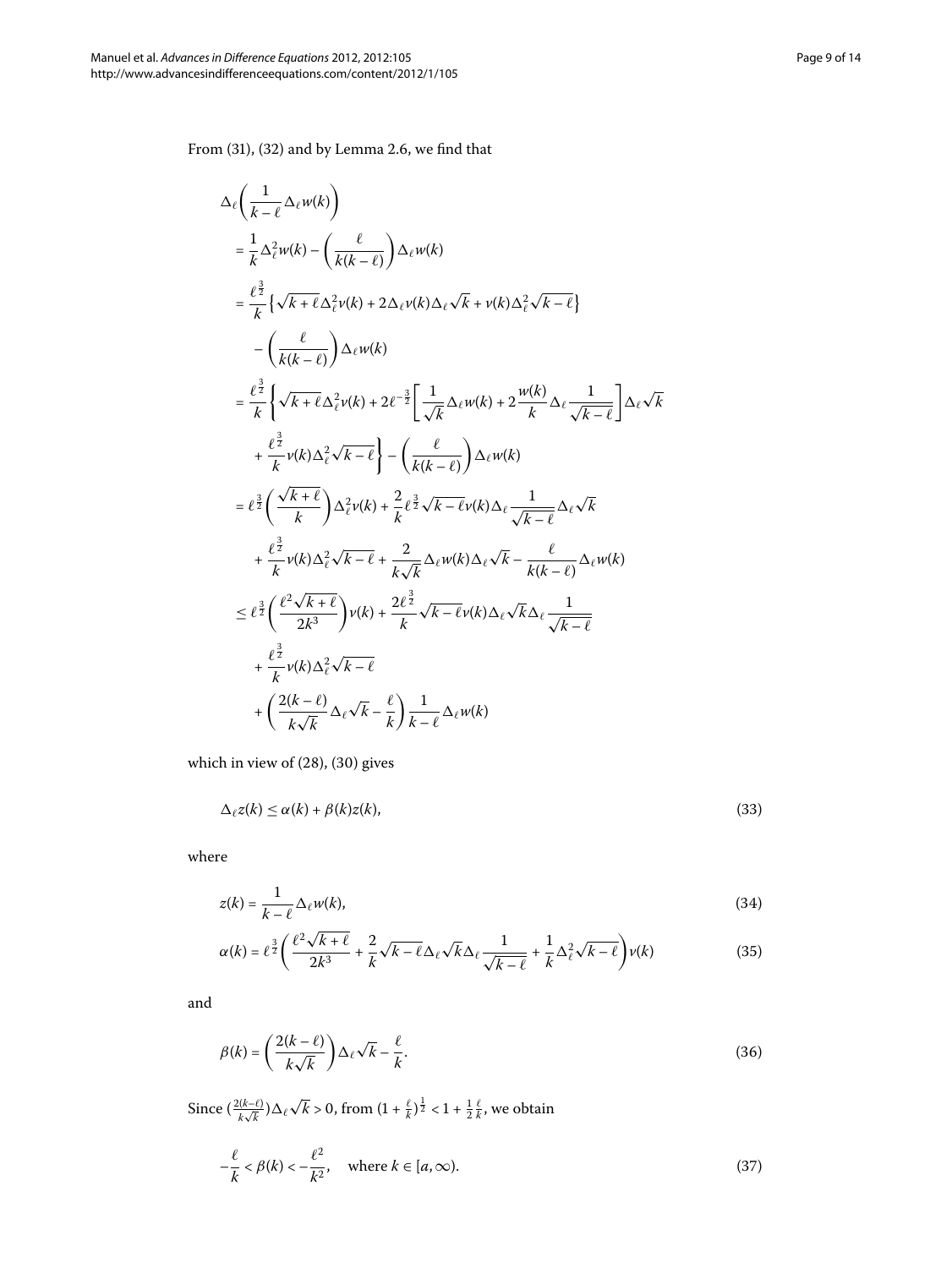Further, since

$$
\sqrt{k}\sqrt{k-\ell}\Delta_{\ell}\sqrt{k}\Delta_{\ell}\frac{1}{\sqrt{k-\ell}} = (\sqrt{k+\ell}-\sqrt{k})(\sqrt{k-\ell}-\sqrt{k})
$$

$$
= -\frac{\ell^{2}}{(\sqrt{k+\ell}+\sqrt{k})(\sqrt{k-\ell}+\sqrt{k})}
$$

and

$$
\Delta_{\ell}^{2}\sqrt{k-\ell} = \sqrt{k+\ell} - \sqrt{k} + \sqrt{k-\ell} - \sqrt{k}
$$
\n
$$
= \frac{(\sqrt{k+\ell} - \sqrt{k})(\sqrt{k+\ell} + \sqrt{k})}{(\sqrt{k+\ell} + \sqrt{k})} + \frac{(\sqrt{k-\ell} - \sqrt{k})(\sqrt{k-\ell} + \sqrt{k})}{(\sqrt{k-\ell} + \sqrt{k})}
$$
\n
$$
= \ell \frac{\sqrt{k-\ell} - \sqrt{k+\ell}}{(\sqrt{k+\ell} + \sqrt{k})(\sqrt{k-\ell} + \sqrt{k})}
$$
\n
$$
\gamma(k) = \frac{\ell^{\frac{3}{2}}}{k\sqrt{k}} \left(\frac{\ell^{2}\sqrt{k+\ell}}{2k\sqrt{k}} + \frac{-2\ell^{2} + \ell\sqrt{k}(\sqrt{k-\ell} - \sqrt{k+\ell})}{(\sqrt{k+\ell} + \sqrt{k})(\sqrt{k} + \sqrt{k-\ell})}\right) \nu(k).
$$

From Lemmas 3[.](#page-5-2)1 and 3.2

$$
\gamma(k) < \frac{\ell^{\frac{3}{2}}}{k\sqrt{k}} \left( \frac{\ell^2 \sqrt{k+\ell}}{2\sqrt{k}} \frac{4}{(\sqrt{k+\ell} + \sqrt{k})(\sqrt{k} + \sqrt{k-\ell})} + \frac{-2\ell^2 + \ell \sqrt{k}(\sqrt{k-\ell} - \sqrt{k+\ell})}{(\sqrt{k+\ell} + \sqrt{k})(\sqrt{k} + \sqrt{k-\ell})} \right) \nu(k)
$$
\n
$$
= \frac{2\ell^{\frac{3}{2}}}{k\sqrt{k}(\sqrt{k+\ell} + \sqrt{k})(\sqrt{k} + \sqrt{k-\ell})} \left( \frac{\ell^2 \sqrt{k+\ell}}{\sqrt{k}} - \frac{\ell^2 \sqrt{k}}{\sqrt{k+\ell} + \sqrt{k-\ell}} - \ell^2 \right) \nu(k)
$$
\n
$$
= \frac{2\ell^{\frac{7}{2}}}{k\sqrt{k}(\sqrt{k+\ell} + \sqrt{k})(\sqrt{k} + \sqrt{k-\ell})} \left( \frac{\sqrt{k+\ell}}{\sqrt{k}} - \frac{\sqrt{k}}{\sqrt{k+\ell} + \sqrt{k-\ell}} - 1 \right) \nu(k). \quad (38)
$$

By Lemma 3[.](#page-5-3)2, we find  $\gamma(k) < 0$  for all  $k \in [a, \infty)$ . Thus from Lemma 3.3 and  $\gamma(k) < 0$ , we find

$$
\Delta_{\ell}\left(z(k)\prod_{r=0}^{\lceil\frac{k-a}{\ell}\rceil-1}\left(1+\beta(j+a+r\ell)\right)^{-1}\right)<0,\quad \text{for all }k\in[a+\ell,\infty).
$$

That is,

$$
z(k)\prod_{r=0}^{\lceil\frac{k-a}{\ell}\rceil-1}\bigl(1+\beta(j+a+r\ell)\bigr)^{-1}
$$

is decreasing by  $\ell$  steps.

$$
\mathop{\rm If}\nolimits
$$

$$
z(k)\prod_{r=0}^{\lceil\frac{k-a}{\ell}\rceil-1}\bigl(1+\beta(j+a+r\ell)\bigr)^{-1}>0
$$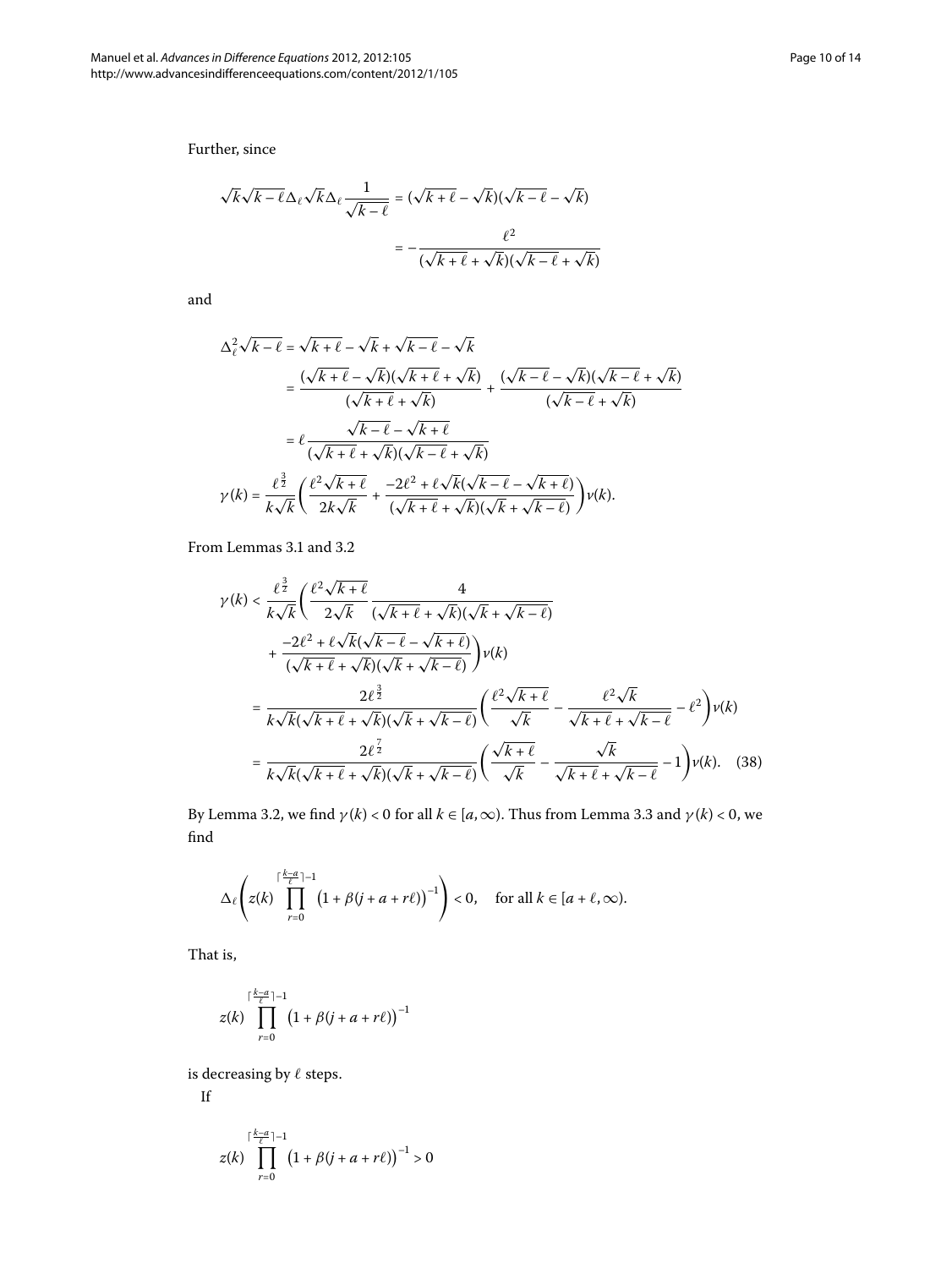for all  $k \in [a + \ell, \infty)$ , then  $z(k) > 0$ . From (34) we find  $\Delta_{\ell} w(k) > 0$  and hence  $w(k)$  is increasing by  $\ell$  steps, but this contradicts (30).

If there exists a real  $K \ge a + \ell$  such that

$$
z(K)\prod_{r=0}^{\lceil \frac{K-a}{\ell} \rceil-1} \left(1+\beta(j+a+r\ell)\right)^{-1} = p_j < 0
$$

for all  $0 \leq j < \ell$ , then

$$
z(k)\prod_{r=0}^{\lceil\frac{k-a}{\ell}\rceil-1}\left(1+\beta(j+a+r\ell)\right)^{-1}
$$

for all  $k \in [K, \infty)$ , that is,

$$
z(k) < p_j \prod_{r=0}^{\lceil \frac{k-a}{\ell} \rceil-1} \big(1+\beta(j+a+r\ell)\big).
$$

However from (37[\)](#page-8-1), since  $1 + \beta(k) > (k - \ell)/k > 0$  and  $j = k - \lceil \frac{k - a}{\ell} \rceil \ell$ , it follows that  $z(k) <$  $p_j(j+a-\ell)/(k-\ell)$ , and hence from (34), we find  $\Delta_\ell w(k) < p_j(j+a-\ell)$ . Further, since

$$
w(k) \to 0, \quad k \ge K + 2\ell \quad \Rightarrow \quad \frac{1}{\ell}(k - K - \ell) \ge 1
$$

we get  $w(k + \ell) < w(k) + p_j(j + a - \ell)$  which yields  $w(k) < w(k - \ell) + p_j(j + a - \ell)$  and hence we get

$$
w(k) < w(K+\ell) + \frac{1}{\ell}p_j(j+a-\ell)(k-K-\ell)
$$

for all  $k \in [K + 2\ell, \infty)$ , since

$$
k \ge K + 2\ell \Rightarrow k - K \ge 2\ell, \frac{1}{\ell}(k - K - \ell) \ge 1.
$$

But this implies that  $w(k) \rightarrow -\infty$ , and again we get a contradiction to (30).

Thus combining the above arguments, we conclude that our assumption  $v(k) > 0$  for all  $k \in [a, \infty)$  is not correct, and this completes the proof.  $\Box$ 

**Theorem 3.5** For all  $(k, u) \in [0, \infty) \times \mathbb{R}$ , let the function  $f(k, u)$  be defined and

$$
|f(k, u)| \le \ell^q k^{-q} |u|, \quad q > \frac{5}{2}.
$$
 (39)

*Then, if u*[\(](#page-1-3)*k*) *is a solution of* (3)  $\in$  *c*<sub>0( $\ell$ )*, there exists an integer*  $k_1 \ge a$  ( $a \ge 4\ell$ ) such that</sub>  $u(k) = 0$  *for all*  $k \in [k_1, \infty)$ *.* 

*Proof* Let *u*(*k*[\)](#page-1-3) be a solution of (3) such that  $\lim_{k\to\infty} |u(k)| = 0$ . Then,

$$
\lim_{k \to \infty} \Delta_{\ell} u(k) = \lim_{k \to \infty} \Delta_{\ell}^{2} u(k) = 0
$$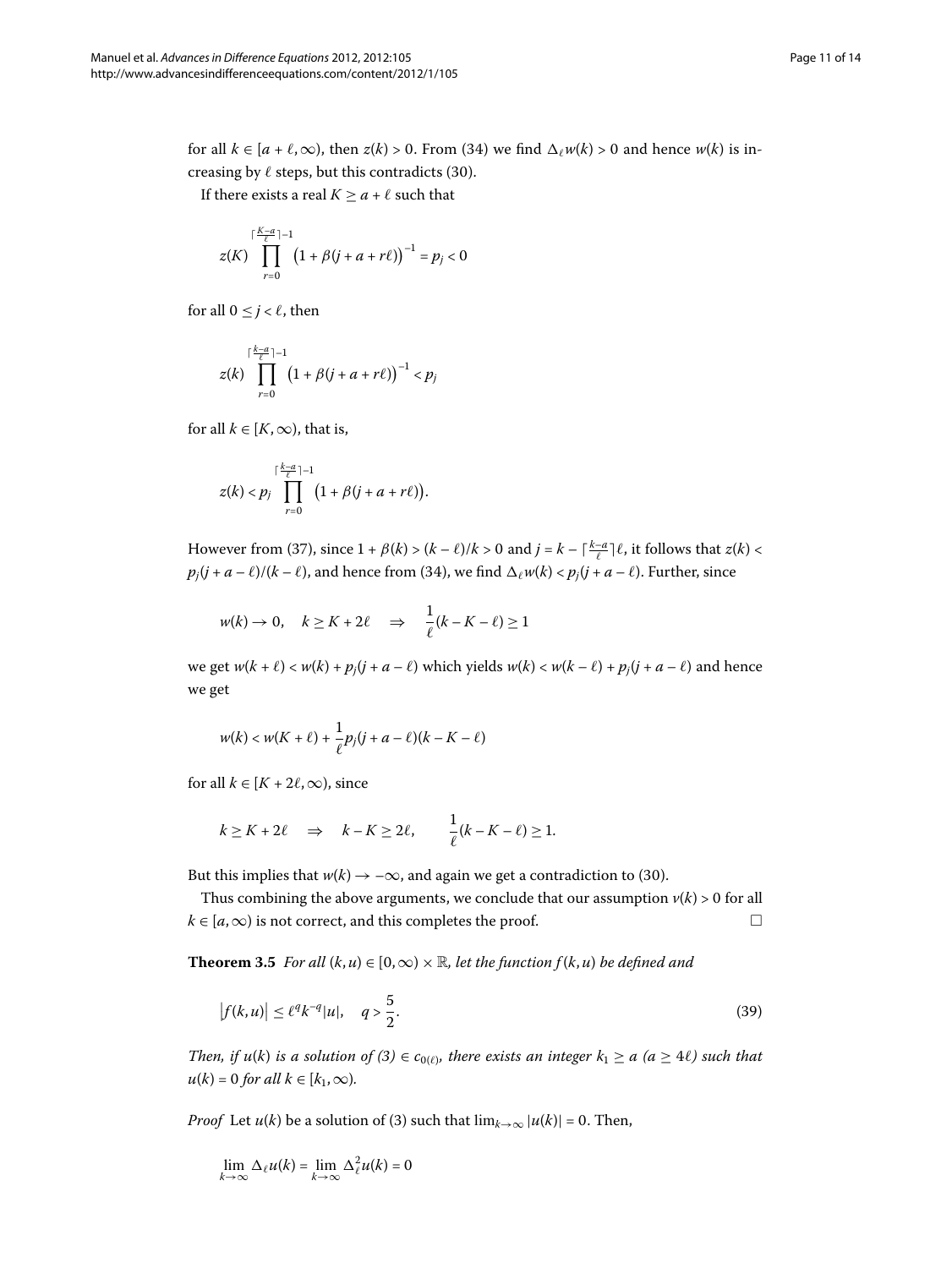for all  $\ell$  > 0. Thus, for this solution also the relation (24) holds. Further, since there exists a constant  $c_j > 0$  such that  $|u(k)| \le c_j$  for all  $k \in [a, \infty)$ , where  $0 \le j = k - \lceil \frac{k}{\ell} \rceil \ell < \ell$ , we find that

$$
\sum_{r=0}^{\infty} (r+1) |f((k+r\ell), u(k+r\ell))| \leq \sum_{r=0}^{\infty} \left( r + \frac{k}{\ell} \ell^{q} (k+r\ell)^{-q} |u(k+r\ell)| \right)
$$
  
\n
$$
= \sum_{r=0}^{\infty} (k+r\ell)^{1-q} \ell^{q-1} |u(k+r\ell)|
$$
  
\n
$$
\leq c_j \ell^{q-1} \sum_{r=0}^{\infty} (k+r\ell)^{1-q} \quad \text{where } j = k - \left\lceil \frac{k}{\ell} \right\rceil \ell
$$
  
\n
$$
= c_j \ell^{q-1} \left[ k^{1-q} + \sum_{r=1}^{\infty} (k+r\ell)^{1-q} \right]
$$
  
\n
$$
= c_j \ell^{q-1} \left[ k^{1-q} + \ell^{1-q} \sum_{r=1}^{\infty} \left( \frac{k}{\ell} + r \right)^{1-q} \right]
$$
  
\n
$$
= c_j \ell^{q-1} \left[ k^{1-q} + \ell^{1-q} \left[ \frac{\left( \frac{k}{\ell} \right)^{2-q}}{2-q} + r \right]_{\frac{k}{\ell}}^{\infty} \right]
$$
  
\n
$$
= c_j \ell^{q-1} \left[ k^{1-q} + \left( \frac{k^{2-q}}{\ell(q-2)} \right) \right] < \infty,
$$

for all  $k \in [k_1, \infty)$ . Therefore, this solution also has the representation (24). Now as in Theorem 3[.](#page-6-4)4, we define

$$
\bar{\nu}(k)=\sum_{r=0}^{\infty}(r+1)(k+r\ell)^{-q}\big|u(k+r\ell)\big|=\sum_{r=0}^{\infty}\ell^{-q}(r+1)\bigg(\frac{k}{\ell}+r\bigg)^{-q}\big|u(k+r\ell)\big|.
$$

Since  $q > \frac{5}{2}$ , we find

$$
\bar{\nu}(k) \leq \ell^{-q} \sum_{r=0}^{\infty} (r+1) \left( \frac{k}{\ell} + r \right)^{-2} |u(k+r\ell)| = \ell^{2-q} \sum_{r=0}^{\infty} (r+1)(k+r)^{-2} |u(k+r\ell)|
$$

then it follows that

$$
\bar{\nu}(k) \leq \ell^{2-q} \left( \frac{\ell^{-\frac{3}{2}}}{\sqrt{k-\ell}} \right) \left\{ \sum_{r=0}^{\infty} \left| u(k+r\ell) \right|^2 \right\}^{\frac{1}{2}}.
$$

Hence we define

$$
\bar{w}(k) = \ell^{q-\frac{1}{2}} \sqrt{k - \ell} \bar{v}(k),
$$
\n
$$
\bar{z}(k) = \frac{1}{k - \ell} \Delta_{\ell} \bar{w}(k),
$$
\n
$$
\bar{\gamma}(k) = \ell^{q-\frac{1}{2}} \left( \ell^{q} \frac{\sqrt{k + \ell}}{2k^{q+1}} + \frac{2}{k} \sqrt{k - \ell} \Delta_{\ell} \sqrt{k} \Delta_{\ell} \frac{1}{\sqrt{k - \ell}} + \frac{1}{k} \Delta_{\ell}^{2} \sqrt{k - \ell} \right) \bar{v}(k),
$$
\n
$$
\bar{\beta}(k) = \left( \frac{2(k - \ell)}{k \sqrt{k}} \right) \Delta_{\ell} \sqrt{k} - \frac{\ell}{k},
$$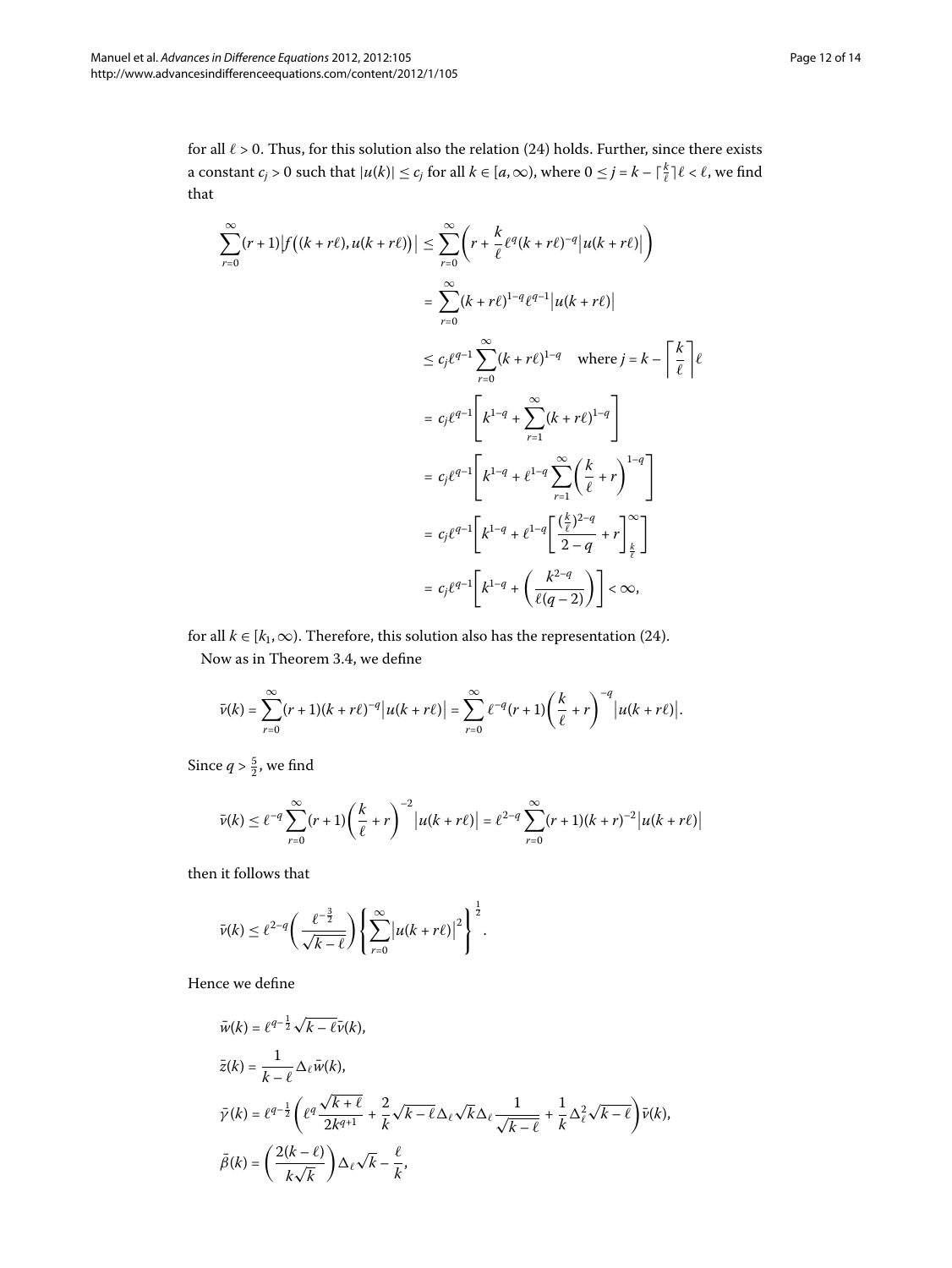<span id="page-12-1"></span>and applying similar arguments as in the previous theorem one can see that there exists a positive integer  $k_1$  such that  $u(k) = 0$  for all  $k \in [k_1, \infty)$ .  $\Box$ 

In the next we present some formulae and examples to find the values of finite and infinite series in number theory as application of  $\Delta_\ell.$  First of all we need the following theorem.

**Theorem 3.6** Let  $k \in [\ell, \infty)$  and  $\ell \in (0, \infty)$ . Then

<span id="page-12-2"></span><span id="page-12-0"></span>
$$
\sum_{r=1}^{\left[\frac{k}{\ell}\right]+s} \frac{(k-r\ell+2\ell)^2 - 3\ell^2}{\ell^r (k-r\ell+4\ell)_{\ell}^{(2)} (k-r\ell+\ell)_{\ell}^{(\left[\frac{k-r\ell+\ell}{\ell}\right])}} = \frac{c_j}{\ell^{\left[\frac{k}{\ell}\right]}} - \frac{1}{(k+3\ell)k_{\ell}^{(\left[\frac{k}{\ell}\right])}},\tag{40}
$$

*where*  $s = -1$  *for*  $k \in \mathbb{N}_{\ell}(\ell)$ ,  $s = 0$  *for*  $k \notin \mathbb{N}_{\ell}(\ell)$  *and each*  $c_j$  *is a constant for all*  $k \in \mathbb{N}_{\ell}(j)$ ,  $j = k - [\frac{k}{\ell}]\ell$ . In particular  $c_j$  is obtained from [\(](#page-12-0)40) by substituting  $k = \ell + j$ . Further

$$
\sum_{r=0}^{\infty} \frac{(k+r\ell)^3 - \ell^3}{\ell^r((k+r\ell)^2 - 2\ell^2)_{\ell}^{(2)}(k+r\ell+\ell)_{\ell}^{(\lceil \frac{k+r\ell+\ell}{\ell} \rceil)}} = \frac{1}{((k-\ell)^2 - 2\ell^2)k_{\ell}^{(\lceil \frac{k}{\ell} \rceil)}}.
$$
(41)

*Proof* By Definition 2.1, we find

$$
\Delta_{\ell}^{-1} \frac{((k+2\ell)^2 - 3\ell^2)\ell^{\lceil \frac{k}{\ell} \rceil}}{(k+4\ell)_{\ell}^{(2)}(k+\ell)_{\ell}^{\lceil \frac{k+\ell}{\ell} \rceil}} = c_j - \frac{\ell^{\lceil \frac{k}{\ell} \rceil}}{(k+3\ell)k_{\ell}^{\lceil \frac{k}{\ell} \rceil}}
$$

and [\(](#page-12-0)40) follows by Lemma 2[.](#page-2-5)9 and

$$
\frac{(k - (\lfloor \frac{k}{\ell} \rfloor + s)\ell + 2\ell)^2 - 3\ell^2}{(k - (\lfloor \frac{k}{\ell} \rfloor + s)\ell + 4\ell)_{\ell}^{(2)}(k - (\lfloor \frac{k}{\ell} \rfloor + s)\ell + \ell)_{\ell}^{(\lceil \frac{k - (\lfloor \frac{k}{\ell} \rfloor + s)\ell + \ell}{\ell})} \geq 0.
$$

The following example illustrates Theorem 3[.](#page-12-1)6.

**Example 3.7** By taking  $\ell = 1.7$ ,  $k = 2$  and  $j = 0.3$  in [\(](#page-12-0)40), we get  $c_j = \frac{85}{81}$  and hence (40) becomes

$$
\sum_{r=1}^{\lceil \frac{k}{\ell} \rceil} \frac{(k-1.7r+2(1.7))^2 - 3(1.7)^2}{1.7^r (k-1.7r+4(1.7))_{1.7}^{(2)} (k-1.7r+1.7)_{1.7}^{(\lceil \frac{k-1.7r+1.7}{1.7} \rceil)}} = \frac{85}{81(1.7)^{\lceil \frac{k}{1.7} \rceil}} - \frac{1}{(k+3(1.7))k_{1.7}^{(\lceil \frac{k}{1.7} \rceil)}}, \quad k = 2, 3.7, 5.4, \dots
$$

**Example 3.8** Taking  $\ell = 3.5$  in (41), we obtain

$$
\sum_{r=0}^{\infty} \frac{(k+3.5r)^3 - 3.5^3}{3.5^r((k+3.5r)^2 - 2(3.5)^2)_{\ell}^{(2)}(k+3.5r+3.5)^{(\lceil \frac{k+3.5r+3.5}{3.5} \rceil)}}{1}
$$
  
= 
$$
\frac{1}{((k-3.5)^2 - 2(3.5)^2)k_{3.5}^{(\lceil \frac{k}{3.5} \rceil)}}.
$$